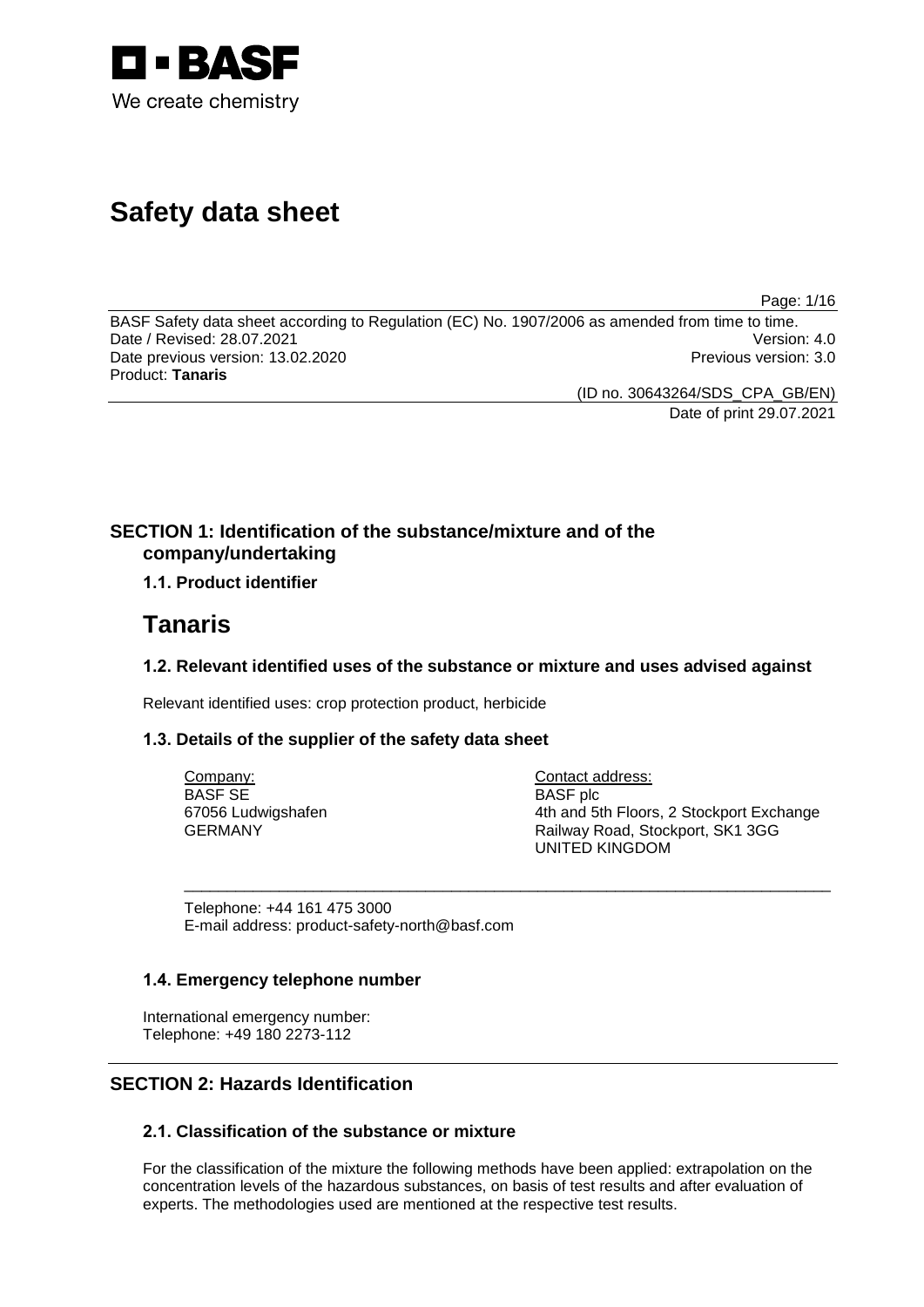BASF Safety data sheet according to Regulation (EC) No. 1907/2006 as amended from time to time. Date / Revised: 28.07.2021 Version: 4.0<br>Date previous version: 13.02.2020 Version: 3.0 Date previous version: 13.02.2020 Product: **Tanaris**

> (ID no. 30643264/SDS\_CPA\_GB/EN) Date of print 29.07.2021

Page: 2/16

#### According to Regulation (EC) No 1272/2008 [CLP]

Skin Sens. 1 Eye Dam./Irrit. 2 Aquatic Acute 1 Aquatic Chronic 1

For the classifications not written out in full in this section the full text can be found in section 16.

## **2.2. Label elements**

Globally Harmonized System (GHS) in accordance with UK regulations.

Pictogram:

Signal Word:



| Warning                                |                                                                                                                                     |
|----------------------------------------|-------------------------------------------------------------------------------------------------------------------------------------|
| <b>Hazard Statement:</b>               |                                                                                                                                     |
| H <sub>3</sub> 17                      | May cause an allergic skin reaction.                                                                                                |
| H <sub>319</sub>                       | Causes serious eye irritation.                                                                                                      |
| H400                                   | Very toxic to aquatic life.                                                                                                         |
| H410                                   | Very toxic to aquatic life with long lasting effects.                                                                               |
| <b>EUH401</b>                          | To avoid risks to human health and the environment, comply with the<br>instructions for use.                                        |
| <b>Precautionary Statement:</b>        |                                                                                                                                     |
| P <sub>101</sub>                       | If medical advice is needed, have product container or label at hand.                                                               |
| P <sub>102</sub>                       | Keep out of reach of children.                                                                                                      |
| P <sub>103</sub>                       | Read carefully and follow all instructions.                                                                                         |
| Precautionary Statements (Prevention): |                                                                                                                                     |
| P280                                   | Wear protective gloves/protective clothing/eye protection/face<br>protection.                                                       |
| P <sub>261</sub>                       | Avoid breathing mist or vapour or spray.                                                                                            |
| P <sub>272</sub>                       | Contaminated work clothing should not be allowed out of the workplace.                                                              |
| P <sub>264</sub>                       | Wash contaminated body parts thoroughly after handling.                                                                             |
| Precautionary Statements (Response):   |                                                                                                                                     |
| $P305 + P351 + P338$                   | IF IN EYES: Rinse cautiously with water for several minutes. Remove<br>contact lenses, if present and easy to do. Continue rinsing. |
| P302 + P352                            | IF ON SKIN: Wash with plenty of soap and water.                                                                                     |
| $P333 + P313$<br>P391                  | If skin irritation or rash occurs: Get medical attention.<br>Collect spillage.                                                      |
| P362 + P364                            | Take off contaminated clothing and wash it before reuse.                                                                            |
| $P337 + P313$                          | If eye irritation persists: Get medical attention.                                                                                  |

Precautionary Statements (Disposal):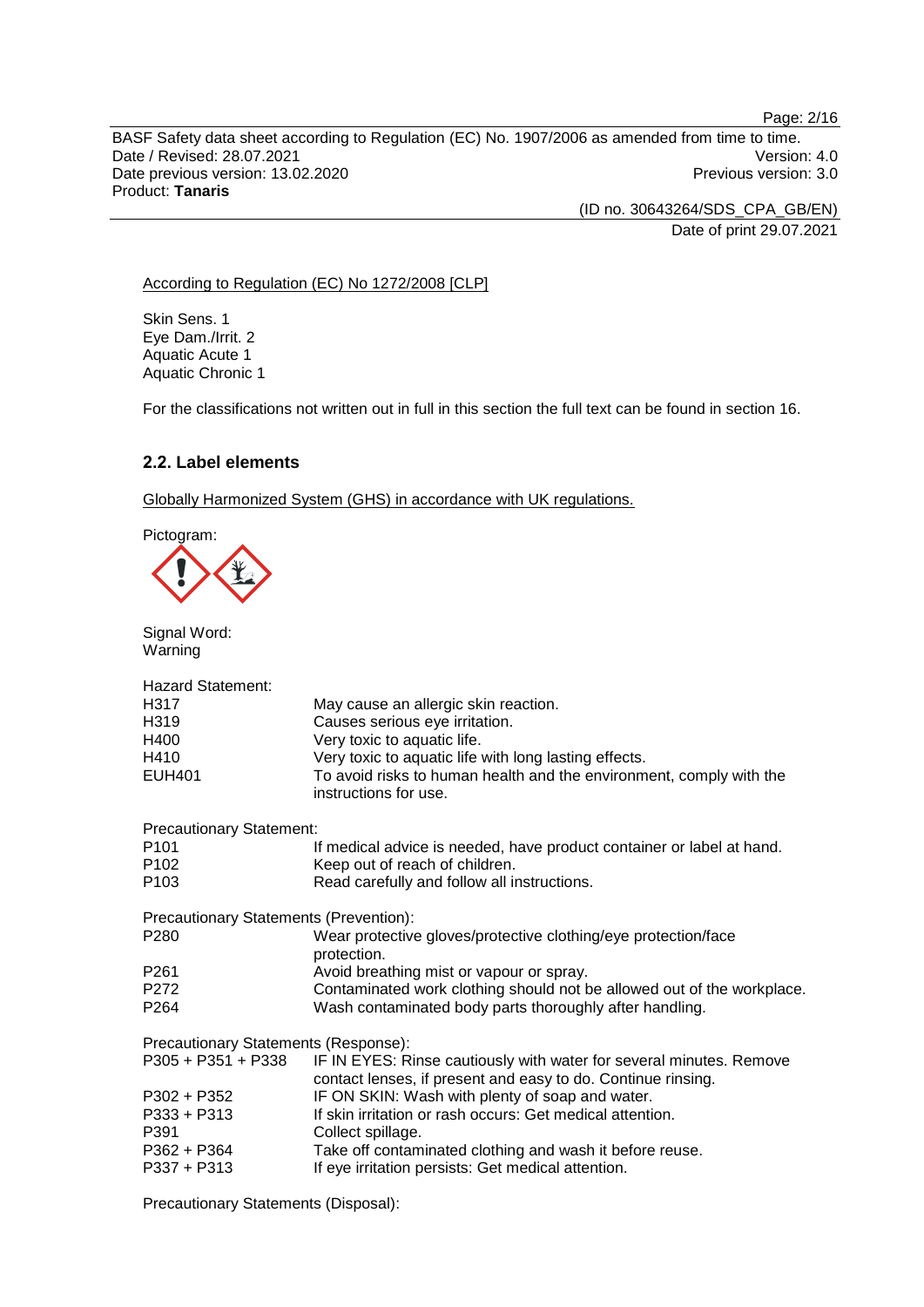Page: 3/16

BASF Safety data sheet according to Regulation (EC) No. 1907/2006 as amended from time to time. Date / Revised: 28.07.2021 Version: 4.0 Date previous version: 13.02.2020 **Previous version: 3.0** Previous version: 3.0 Product: **Tanaris**

(ID no. 30643264/SDS\_CPA\_GB/EN)

Date of print 29.07.2021 P501 Dispose of contents/container to a licensed hazardous-waste disposal contractor or collection site except for empty clean containers which can be disposed of as non-hazardous waste.

#### According to Regulation (EC) No 1272/2008 [CLP]

Hazard determining component(s) for labelling: dimethenamid-P, quinmerac (ISO); 7-chloro-3 methylquinoline-8-carboxylic acid, Alcohols, C12-15, ethoxylated, 2-methylisothiazol-3(2H)-one

#### **2.3. Other hazards**

According to Regulation (EC) No 1272/2008 [CLP]

See section 12 - Results of PBT and vPvB assessment.

If applicable information is provided in this section on other hazards which do not result in classification but which may contribute to the overall hazards of the substance or mixture.

## **SECTION 3: Composition/Information on Ingredients**

#### **3.1. Substances**

Not applicable

#### **3.2. Mixtures**

Chemical nature

crop protection product, herbicide

Hazardous ingredients (GHS) according to Regulation (EC) No. 1272/2008

dimethenamid-P Content (W/W): 29.5 % CAS Number: 163515-14-8

Acute Tox. 4 (oral) Skin Sens. 1 Aquatic Acute 1 Aquatic Chronic 1 M-factor acute: 10 M-factor chronic: 10 H302, H317, H400, H410

quinmerac (ISO); 7-chloro-3-methylquinoline-8-carboxylic acid Content (W/W): 14.8 % CAS Number: 90717-03-6 EC-Number: 402-790-6 REACH registration number: 01- 0000015252-80 Aquatic Acute 1 Aquatic Chronic 1 H400, H410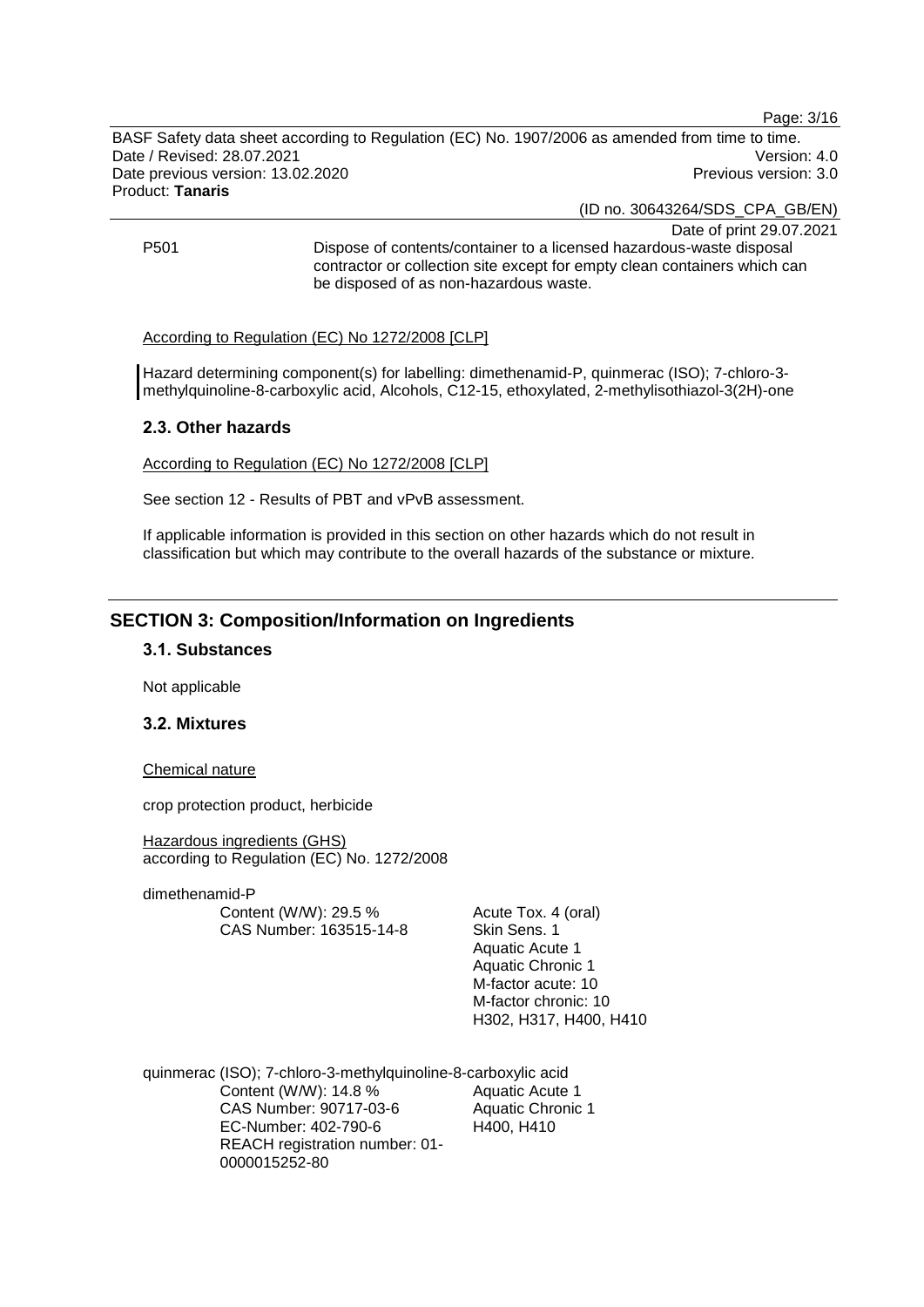|                                                                                                 | Page: 4/16                                                                                            |
|-------------------------------------------------------------------------------------------------|-------------------------------------------------------------------------------------------------------|
| BASF Safety data sheet according to Regulation (EC) No. 1907/2006 as amended from time to time. |                                                                                                       |
| Date / Revised: 28.07.2021                                                                      | Version: 4.0                                                                                          |
| Date previous version: 13.02.2020                                                               | Previous version: 3.0                                                                                 |
| Product: Tanaris                                                                                |                                                                                                       |
|                                                                                                 | (ID no. 30643264/SDS_CPA_GB/EN)                                                                       |
|                                                                                                 | Date of print 29.07.2021                                                                              |
| Benzenesulfonic acid, hydroxy-, polymer with formaldehyde, phenol and urea, sodium salt         |                                                                                                       |
| Content (W/W): $<$ 3 %<br>CAS Number: 102980-04-1                                               | Eye Dam./Irrit. 2                                                                                     |
|                                                                                                 | Aquatic Chronic 3<br>H319, H412                                                                       |
|                                                                                                 |                                                                                                       |
|                                                                                                 |                                                                                                       |
| Alcohols, C12-15, ethoxylated                                                                   |                                                                                                       |
| Content (W/W): $<$ 3 %                                                                          | Acute Tox. 4 (oral)                                                                                   |
| CAS Number: 68131-39-5                                                                          | Eye Dam./Irrit. 1                                                                                     |
|                                                                                                 | <b>Aquatic Chronic 3</b>                                                                              |
|                                                                                                 | H318, H302, H412                                                                                      |
|                                                                                                 |                                                                                                       |
| 2-methylisothiazol-3(2H)-one                                                                    |                                                                                                       |
| Content (W/W): < $0.005$ %                                                                      | Acute Tox. 2 (Inhalation - dust)                                                                      |
| CAS Number: 2682-20-4                                                                           | Acute Tox. 3 (oral)                                                                                   |
| EC-Number: 220-239-6                                                                            | Acute Tox. 3 (dermal)                                                                                 |
| REACH registration number: 01-                                                                  | Skin Corr./Irrit. 1B                                                                                  |
| 2120764690-50                                                                                   | Eye Dam./Irrit. 1                                                                                     |
| INDEX-Number: 613-326-00-9                                                                      | Skin Sens. 1A                                                                                         |
|                                                                                                 | <b>Aquatic Acute 1</b><br><b>Aquatic Chronic 1</b>                                                    |
|                                                                                                 | M-factor acute: 10                                                                                    |
|                                                                                                 | M-factor chronic: 1                                                                                   |
|                                                                                                 | H330, H317, H314, H301 + H311, H400, H410                                                             |
|                                                                                                 | <b>EUH071</b>                                                                                         |
|                                                                                                 |                                                                                                       |
|                                                                                                 | Specific concentration limit:<br>Skin Sens. 1A: >= 0.0015 %                                           |
|                                                                                                 |                                                                                                       |
|                                                                                                 |                                                                                                       |
| Propane-1,2-diol                                                                                |                                                                                                       |
| Content (W/W): $<$ 10 %                                                                         |                                                                                                       |
| <b>CAS Number: 57-55-6</b>                                                                      |                                                                                                       |
| EC-Number: 200-338-0                                                                            |                                                                                                       |
| REACH registration number: 01-<br>2119456809-23                                                 |                                                                                                       |
|                                                                                                 |                                                                                                       |
|                                                                                                 |                                                                                                       |
|                                                                                                 | For the classifications not written out in full in this section, including the hazard classes and the |

# hazard statements, the full text is listed in section 16.

## **SECTION 4: First-Aid Measures**

#### **4.1. Description of first aid measures**

Remove contaminated clothing.

Show container, label and/or safety data sheet to physician.

If inhaled:

Keep patient calm, remove to fresh air, seek medical attention.

On skin contact: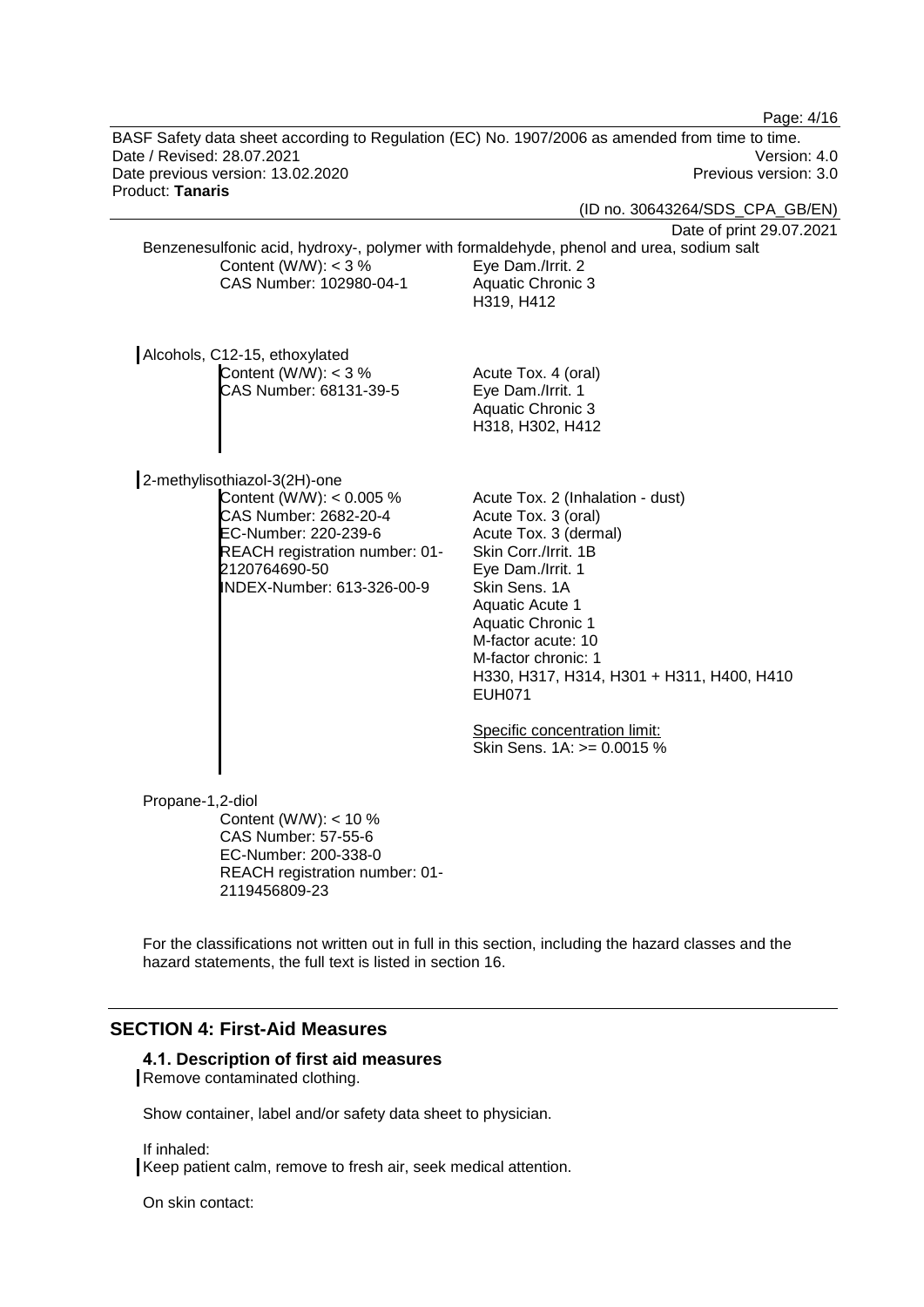Page: 5/16

BASF Safety data sheet according to Regulation (EC) No. 1907/2006 as amended from time to time. Date / Revised: 28.07.2021 Version: 4.0 Date previous version: 13.02.2020 **Previous version: 3.0** Previous version: 3.0 Product: **Tanaris**

(ID no. 30643264/SDS\_CPA\_GB/EN)

Date of print 29.07.2021

Wash thoroughly with soap and water

On contact with eyes:

Wash affected eyes for at least 15 minutes under running water with eyelids held open, consult an eye specialist.

On ingestion:

Immediately rinse mouth and then drink 200-300 ml of water, seek medical attention.

#### **4.2. Most important symptoms and effects, both acute and delayed**

Symptoms: Information, i.e. additional information on symptoms and effects may be included in the GHS labeling phrases available in Section 2 and in the Toxicological assessments available in Section 11., (Further) symptoms and / or effects are not known so far

#### **4.3. Indication of any immediate medical attention and special treatment needed**

Treatment: Treat according to symptoms (decontamination, vital functions), no known specific antidote.

## **SECTION 5: Fire-Fighting Measures**

#### **5.1. Extinguishing media**

Suitable extinguishing media: carbon dioxide, dry powder, water spray, foam

#### **5.2. Special hazards arising from the substance or mixture**

Endangering substances: carbon monoxide, Carbon dioxide, hydrogen chloride, nitrogen oxides, halogenated compounds, sulfur oxides

Advice: The substances/groups of substances mentioned can be released in case of fire.

#### **5.3. Advice for fire-fighters**

Special protective equipment:

Wear self-contained breathing apparatus and chemical-protective clothing.

Further information:

In case of fire and/or explosion do not breathe fumes. Keep containers cool by spraying with water if exposed to fire. Collect contaminated extinguishing water separately, do not allow to reach sewage or effluent systems. Dispose of fire debris and contaminated extinguishing water in accordance with official regulations.

## **SECTION 6: Accidental Release Measures**

#### **6.1. Personal precautions, protective equipment and emergency procedures**

Use personal protective clothing. Avoid contact with the skin, eyes and clothing. Do not breathe vapour/spray.

#### **6.2. Environmental precautions**

Do not discharge into the subsoil/soil. Do not discharge into drains/surface waters/groundwater.

Do not allow contamination of public drains or surface or ground waters. Inform local water plc if spillage enters drains and the Environment Agency (England & Wales), the Scottish Environmental Protection Agency (Scotland), or the Environment and Heritage Service (Northern Ireland) if it enters surface or ground waters. Keep people and animals away.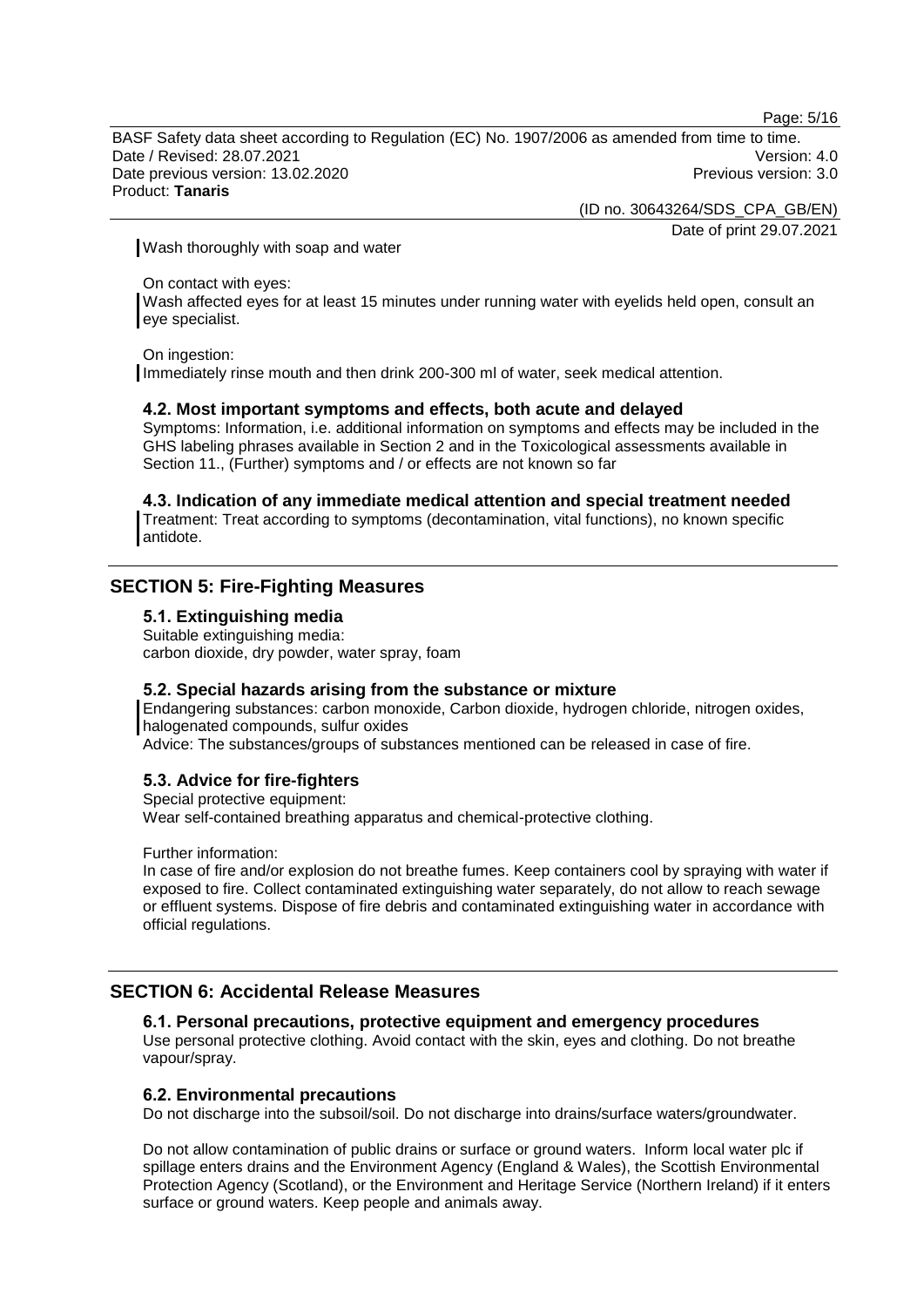Page: 6/16

BASF Safety data sheet according to Regulation (EC) No. 1907/2006 as amended from time to time. Date / Revised: 28.07.2021 Version: 4.0 Date previous version: 13.02.2020 **Previous version: 3.0** Previous version: 3.0 Product: **Tanaris**

> (ID no. 30643264/SDS\_CPA\_GB/EN) Date of print 29.07.2021

#### **6.3. Methods and material for containment and cleaning up**

For small amounts: Pick up with suitable absorbent material (e.g. sand, sawdust, general-purpose binder, kieselguhr).

For large amounts: Dike spillage. Pump off product.

Dispose of absorbed material in accordance with regulations. Collect waste in suitable containers, which can be labeled and sealed. Clean contaminated floors and objects thoroughly with water and detergents, observing environmental regulations. Wear suitable protective equipment.

#### **6.4. Reference to other sections**

Information regarding exposure controls/personal protection and disposal considerations can be found in section 8 and 13.

## **SECTION 7: Handling and Storage**

#### **7.1. Precautions for safe handling**

No special measures necessary if stored and handled correctly. Ensure thorough ventilation of stores and work areas. When using do not eat, drink or smoke. Hands and/or face should be washed before breaks and at the end of the shift.

Protection against fire and explosion:

No special precautions necessary. The substance/product is non-combustible. Product is not explosive.

#### **7.2. Conditions for safe storage, including any incompatibilities**

Segregate from foods and animal feeds. Further information on storage conditions: Keep away from heat. Protect from direct sunlight.

Protect from temperatures below: -5 °C

Changes in the properties of the product may occur if substance/product is stored below indicated temperature for extended periods of time.

Protect from temperatures above: 40 °C

Changes in the properties of the product may occur if substance/product is stored above indicated temperature for extended periods of time.

#### **7.3. Specific end use(s)**

For the relevant identified use(s) listed in Section 1 the advice mentioned in this section 7 is to be observed.

## **SECTION 8: Exposure Controls/Personal Protection**

#### **8.1. Control parameters**

Components with occupational exposure limits

57-55-6: Propane-1,2-diol

TWA value 474 mg/m3 ; 150 ppm (WEL/EH 40 (UK)), Total vapour and particulates TWA value 10 mg/m3 (WEL/EH 40 (UK)), Particulate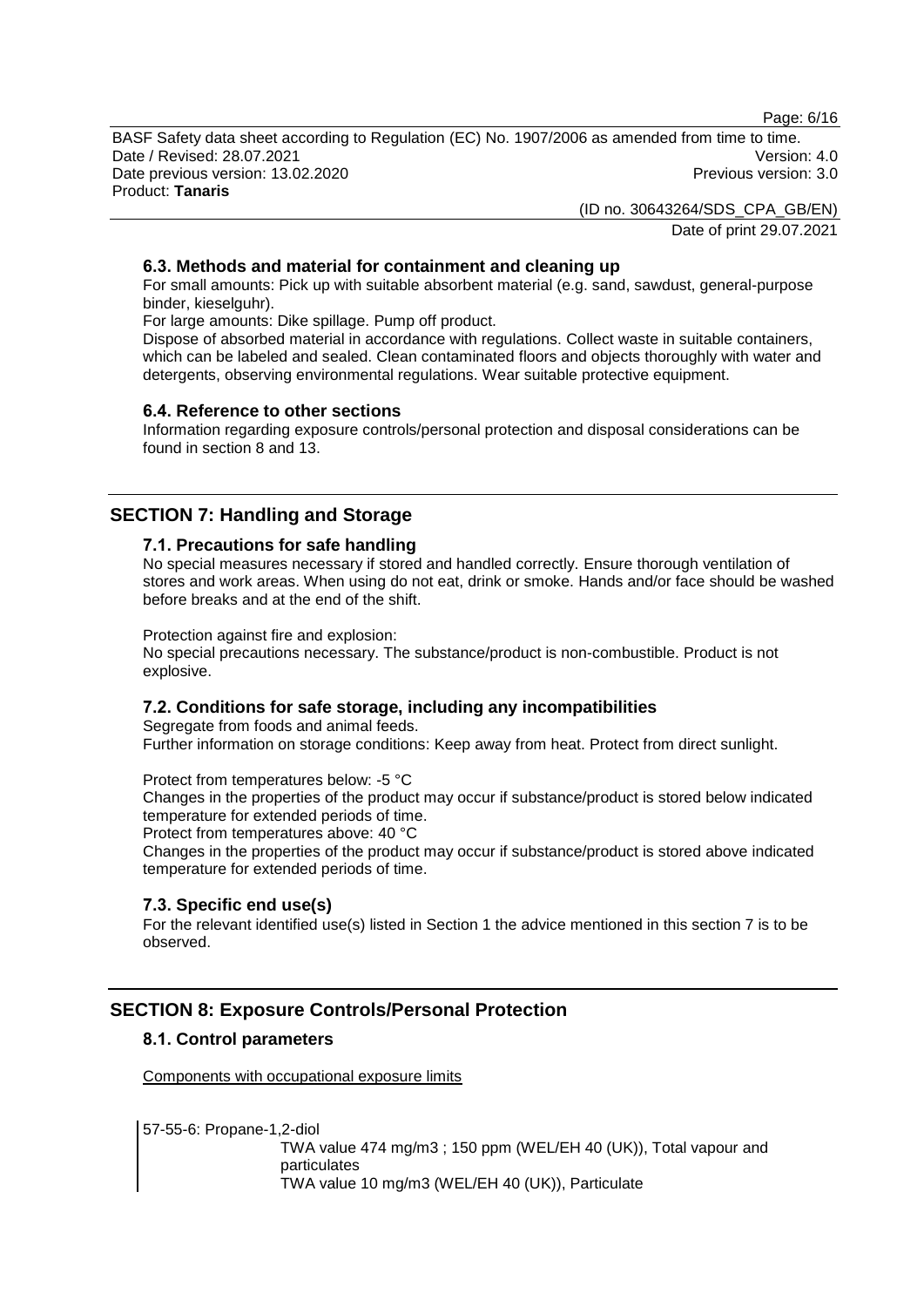Page: 7/16

BASF Safety data sheet according to Regulation (EC) No. 1907/2006 as amended from time to time. Date / Revised: 28.07.2021 Version: 4.0 Date previous version: 13.02.2020 **Previous version: 3.0** Previous version: 3.0 Product: **Tanaris**

(ID no. 30643264/SDS\_CPA\_GB/EN)

Date of print 29.07.2021

Refer to the current edition of HSE Guidance Note EH40 Occupational Exposure Limits (United Kingdom). For normal use and handling refer to the product label/leaflet.

#### **8.2. Exposure controls**

Personal protective equipment

Respiratory protection:

Suitable respiratory protection for higher concentrations or long-term effect: Combination filter for gases/vapours of organic, inorganic, acid inorganic and alkaline compounds (e.g. EN 14387 Type ABEK).

#### Hand protection:

Suitable chemical resistant safety gloves (EN ISO 374-1) also with prolonged, direct contact (Recommended: Protective index 6, corresponding > 480 minutes of permeation time according to EN ISO 374-1): E.g. nitrile rubber (0.4 mm), chloroprene rubber (0.5 mm), butyl rubber (0.7 mm) etc.

#### Eye protection:

Safety glasses with side-shields (frame goggles) (e.g. EN 166)

#### Body protection:

Body protection must be chosen depending on activity and possible exposure, e.g. apron, protecting boots, chemical-protection suit (according to EN 14605 in case of splashes or EN ISO 13982 in case of dust).

#### General safety and hygiene measures

The statements on personal protective equipment in the instructions for use apply when handling crop-protection agents in final-consumer packing. Wearing of closed work clothing is recommended. Store work clothing separately. Keep away from food, drink and animal feeding stuffs.

## **SECTION 9: Physical and Chemical Properties**

#### **9.1. Information on basic physical and chemical properties**

| Form:<br>Colour:<br>Odour:<br>Odour threshold: | liquid<br>light brown<br>aromatic, slight odour                                             |                               |
|------------------------------------------------|---------------------------------------------------------------------------------------------|-------------------------------|
|                                                | Not determined due to potential<br>health hazard by inhalation.                             |                               |
| pH value:                                      | approx. $3 - 5$<br>(1 %(m), 20 °C)                                                          |                               |
| Melting point:                                 |                                                                                             |                               |
| Boiling point:                                 | The product has not been tested.<br>approx. $100 °C$<br>Information applies to the solvent. |                               |
| Flash point:                                   |                                                                                             | (Regulation 440/2008/EC, A.9) |
| Evaporation rate:                              | Non-flammable.                                                                              |                               |
| Flammability:                                  | not applicable<br>not applicable                                                            |                               |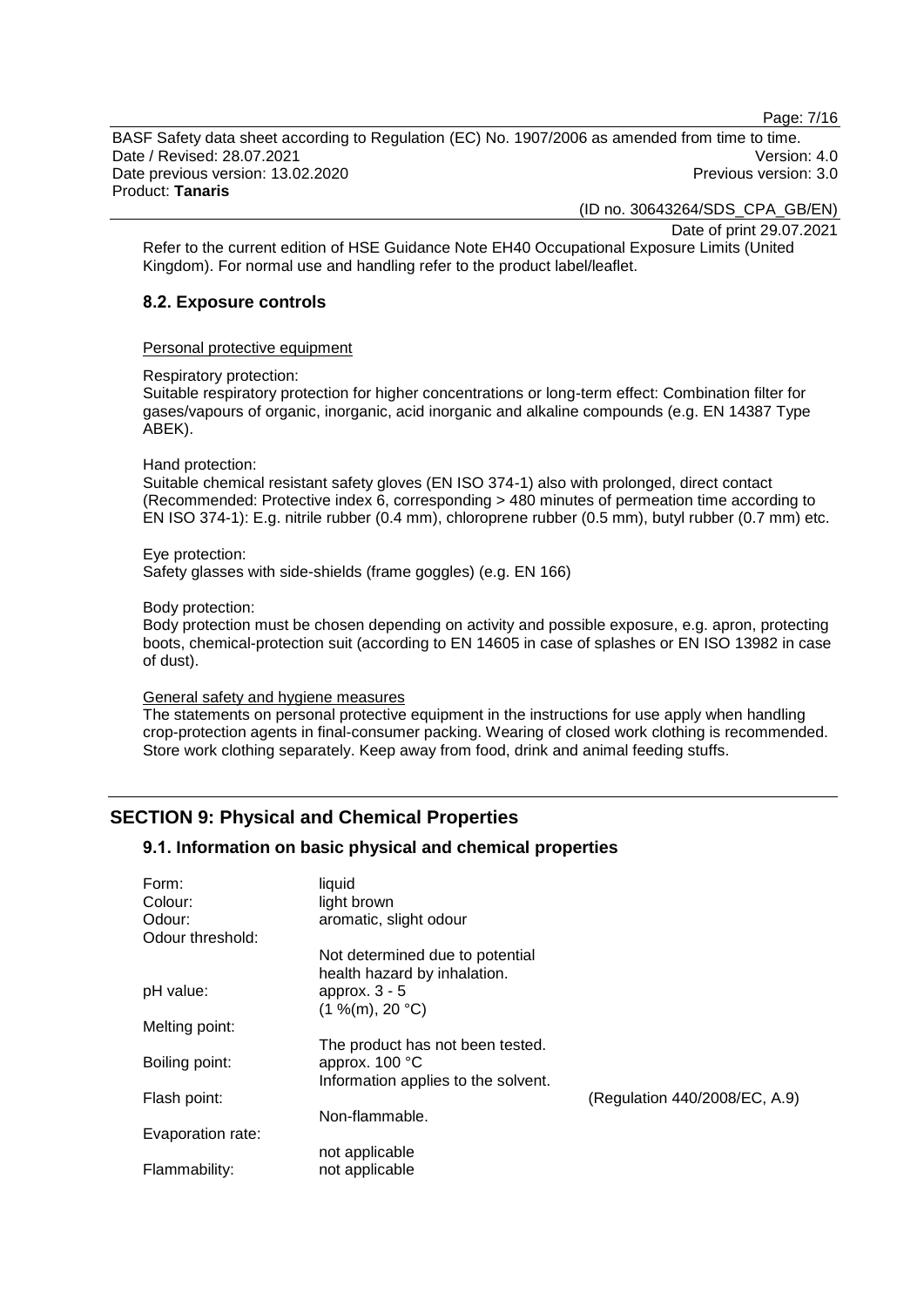Page: 8/16 BASF Safety data sheet according to Regulation (EC) No. 1907/2006 as amended from time to time. Date / Revised: 28.07.2021 Version: 4.0<br>Date previous version: 13.02.2020 Version: 3.0 Date previous version: 13.02.2020 Product: **Tanaris**

|                                         |                                                                               | (ID no. 30643264/SDS_CPA_GB/EN)   |
|-----------------------------------------|-------------------------------------------------------------------------------|-----------------------------------|
|                                         |                                                                               | Date of print 29.07.2021          |
| Lower explosion limit:                  |                                                                               |                                   |
|                                         | As a result of our experience with this                                       |                                   |
|                                         | product and our knowledge of its                                              |                                   |
|                                         | composition we do not expect any                                              |                                   |
|                                         | hazard as long as the product is used                                         |                                   |
|                                         | appropriately and in accordance with<br>the intended use.                     |                                   |
|                                         |                                                                               |                                   |
| Upper explosion limit:                  |                                                                               |                                   |
|                                         | As a result of our experience with this                                       |                                   |
|                                         | product and our knowledge of its<br>composition we do not expect any          |                                   |
|                                         | hazard as long as the product is used                                         |                                   |
|                                         | appropriately and in accordance with                                          |                                   |
|                                         | the intended use.                                                             |                                   |
| Ignition temperature:                   | 454 °C                                                                        |                                   |
|                                         |                                                                               | (Regulation 440/2008/EC,<br>A.15) |
| Vapour pressure:                        | approx. 23.4 hPa                                                              |                                   |
|                                         | (20 °C)                                                                       |                                   |
|                                         | Information applies to the solvent.                                           |                                   |
| Density:                                | approx. 1.13 g/cm3                                                            |                                   |
|                                         | (20 °C)                                                                       |                                   |
| Relative vapour density (air):          |                                                                               |                                   |
|                                         | not applicable                                                                |                                   |
| Solubility in water:                    | dispersible                                                                   |                                   |
|                                         | Partitioning coefficient n-octanol/water (log Kow):                           |                                   |
|                                         | The statements are based on the                                               |                                   |
|                                         | properties of the individual                                                  |                                   |
|                                         | components.                                                                   |                                   |
| Information on: dimethenamid-P          |                                                                               |                                   |
|                                         | Partitioning coefficient n-octanol/water (log Kow):<br>1.89                   |                                   |
|                                         | Information on: quinmerac (ISO); 7-chloro-3-methylquinoline-8-carboxylic acid |                                   |
|                                         | Partitioning coefficient n-octanol/water (log Kow): -1.41                     | (OECD Guideline 117)              |
|                                         | (21 °C; pH value: 7)                                                          |                                   |
|                                         |                                                                               |                                   |
| Thermal decomposition: 70 °C, 10 kJ/kg, |                                                                               |                                   |
|                                         | (onset temperature)                                                           |                                   |
|                                         | 165 °C, 80 kJ/kg,                                                             |                                   |
|                                         | (onset temperature)                                                           |                                   |
|                                         | 215 °C, 190 kJ/kg,                                                            |                                   |
|                                         | (onset temperature)                                                           |                                   |
|                                         | 475 °C, > 30 kJ/kg,                                                           |                                   |
|                                         | (onset temperature) Not a substance liable to self-decomposition              |                                   |
|                                         | according to UN transport regulations, class 4.1.                             |                                   |
| Viscosity, dynamic:                     | approx. 173 mPa.s                                                             |                                   |
|                                         | (20 °C, 100 1/s)                                                              |                                   |
| Explosion hazard:                       | not explosive                                                                 |                                   |
| Fire promoting properties:              | not fire-propagating                                                          | (Regulation 440/2008/EC,          |
|                                         |                                                                               | A.21)                             |

## **9.2. Other information**

SADT:  $> 75 °C$ Heat accumulation / Dewar 500 ml (SADT, UN-Test H.4, 28.4.4)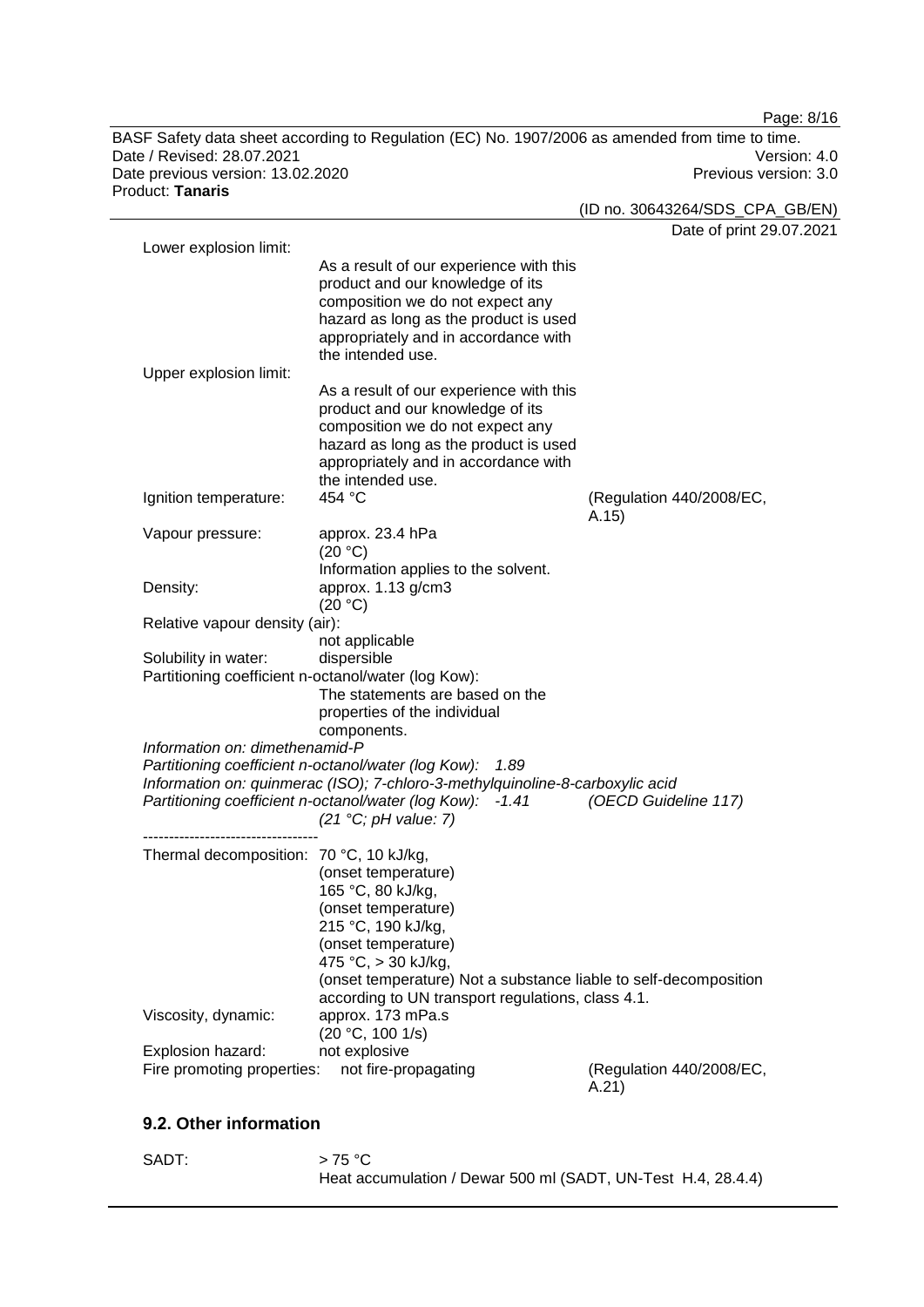Page: 9/16

BASF Safety data sheet according to Regulation (EC) No. 1907/2006 as amended from time to time. Date / Revised: 28.07.2021 Version: 4.0 Date previous version: 13.02.2020 **Previous version: 3.0** Previous version: 3.0 Product: **Tanaris**

(ID no. 30643264/SDS\_CPA\_GB/EN)

Date of print 29.07.2021

## **SECTION 10: Stability and Reactivity**

#### **10.1. Reactivity**

No hazardous reactions if stored and handled as prescribed/indicated.

#### **10.2. Chemical stability**

The product is stable if stored and handled as prescribed/indicated.

#### **10.3. Possibility of hazardous reactions**

No hazardous reactions if stored and handled as prescribed/indicated.

#### **10.4. Conditions to avoid**

See SDS section 7 - Handling and storage.

#### **10.5. Incompatible materials**

Substances to avoid: strong acids, strong bases, strong oxidizing agents

#### **10.6. Hazardous decomposition products**

Hazardous decomposition products: No hazardous decomposition products if stored and handled as prescribed/indicated.

## **SECTION 11: Toxicological Information**

#### **11.1. Information on toxicological effects**

Acute toxicity

Assessment of acute toxicity:

Virtually nontoxic after a single ingestion. Virtually nontoxic by inhalation. Virtually nontoxic after a single skin contact.

Experimental/calculated data: LD50 rat (oral): > 2,000 mg/kg (OECD Guideline 423)

LC50 rat (by inhalation):  $>$  5 mg/l 4 h No mortality was observed. An aerosol was tested.

LD50 rat (dermal): > 5,000 mg/kg (OECD Guideline 402) No mortality was observed.

**Irritation** 

Assessment of irritating effects: Not irritating to the skin. Eye contact causes irritation.

Experimental/calculated data: Skin corrosion/irritation rabbit: non-irritant (OECD Guideline 404)

Serious eye damage/irritation rabbit: Irritant. (OECD Guideline 405)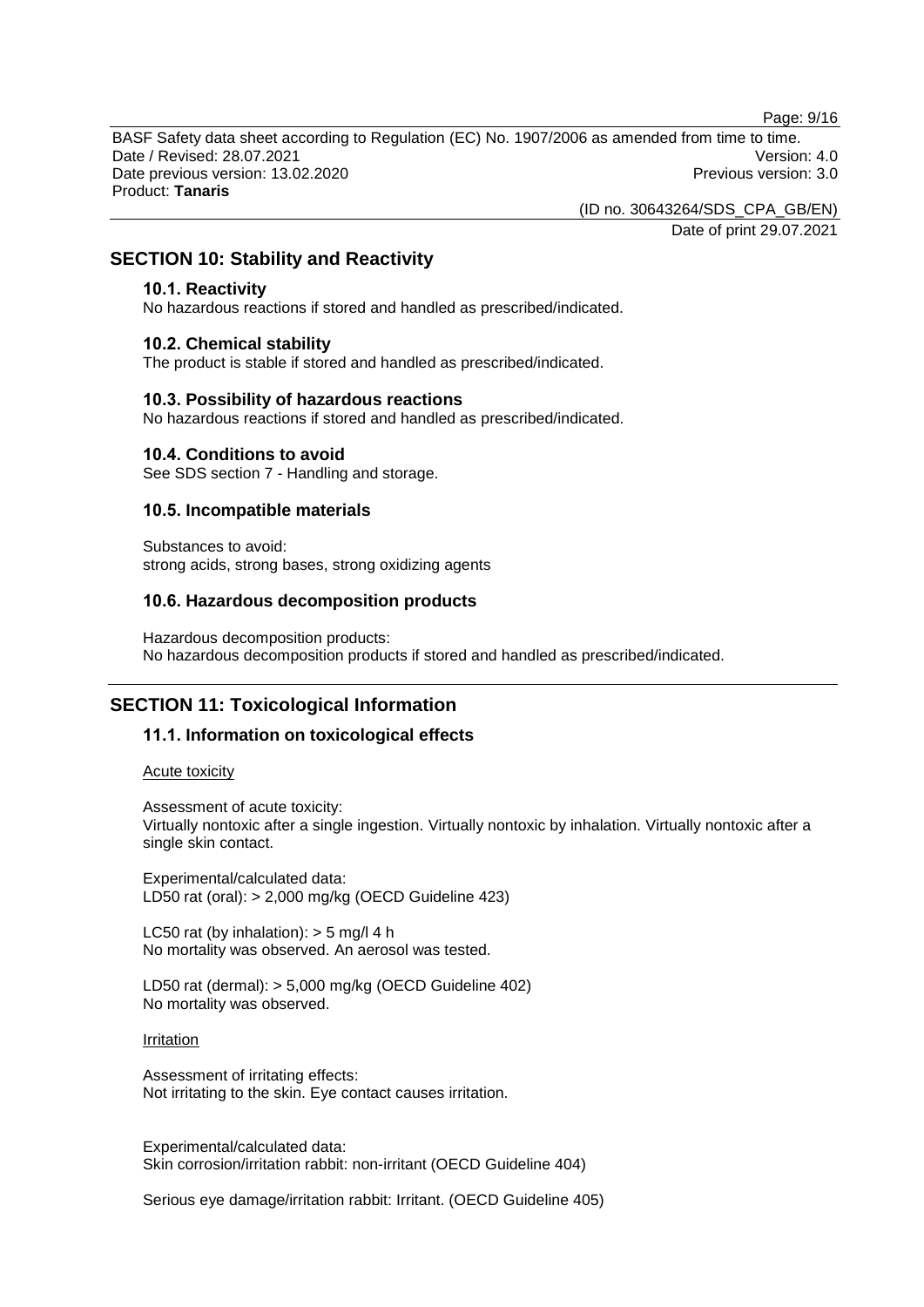Page: 10/16

BASF Safety data sheet according to Regulation (EC) No. 1907/2006 as amended from time to time. Date / Revised: 28.07.2021 Version: 4.0 Date previous version: 13.02.2020 **Previous version: 3.0** Previous version: 3.0 Product: **Tanaris**

(ID no. 30643264/SDS\_CPA\_GB/EN)

Date of print 29.07.2021

#### Respiratory/Skin sensitization

Assessment of sensitization:

Sensitization after skin contact possible. The product has not been tested. The statement has been derived from the properties of the individual components.

*Information on: 2-methylisothiazol-3(2H)-one Experimental/calculated data: guinea pig: skin sensitizing (OECD Guideline 406)* ----------------------------------

#### Germ cell mutagenicity

Assessment of mutagenicity:

The product has not been tested. The statement has been derived from the properties of the individual components. Mutagenicity tests revealed no genotoxic potential.

#### **Carcinogenicity**

Assessment of carcinogenicity:

The product has not been tested. The statement has been derived from the properties of the individual components. The results of various animal studies gave no indication of a carcinogenic effect.

#### Reproductive toxicity

Assessment of reproduction toxicity:

The product has not been tested. The statement has been derived from the properties of the individual components. The results of animal studies gave no indication of a fertility impairing effect.

#### Developmental toxicity

#### Assessment of teratogenicity:

The product has not been tested. The statement has been derived from the properties of the individual components. Animal studies gave no indication of a developmental toxic effect at doses that were not toxic to the parental animals.

#### Specific target organ toxicity (single exposure)

Assessment of STOT single:

Based on the available information there is no specific target organ toxicity to be expected after a single exposure.

Remarks: The product has not been tested. The statement has been derived from the properties of the individual components.

Repeated dose toxicity and Specific target organ toxicity (repeated exposure)

Assessment of repeated dose toxicity:

The product has not been tested. The statement has been derived from the properties of the individual components.

*Information on: dimethenamid-P*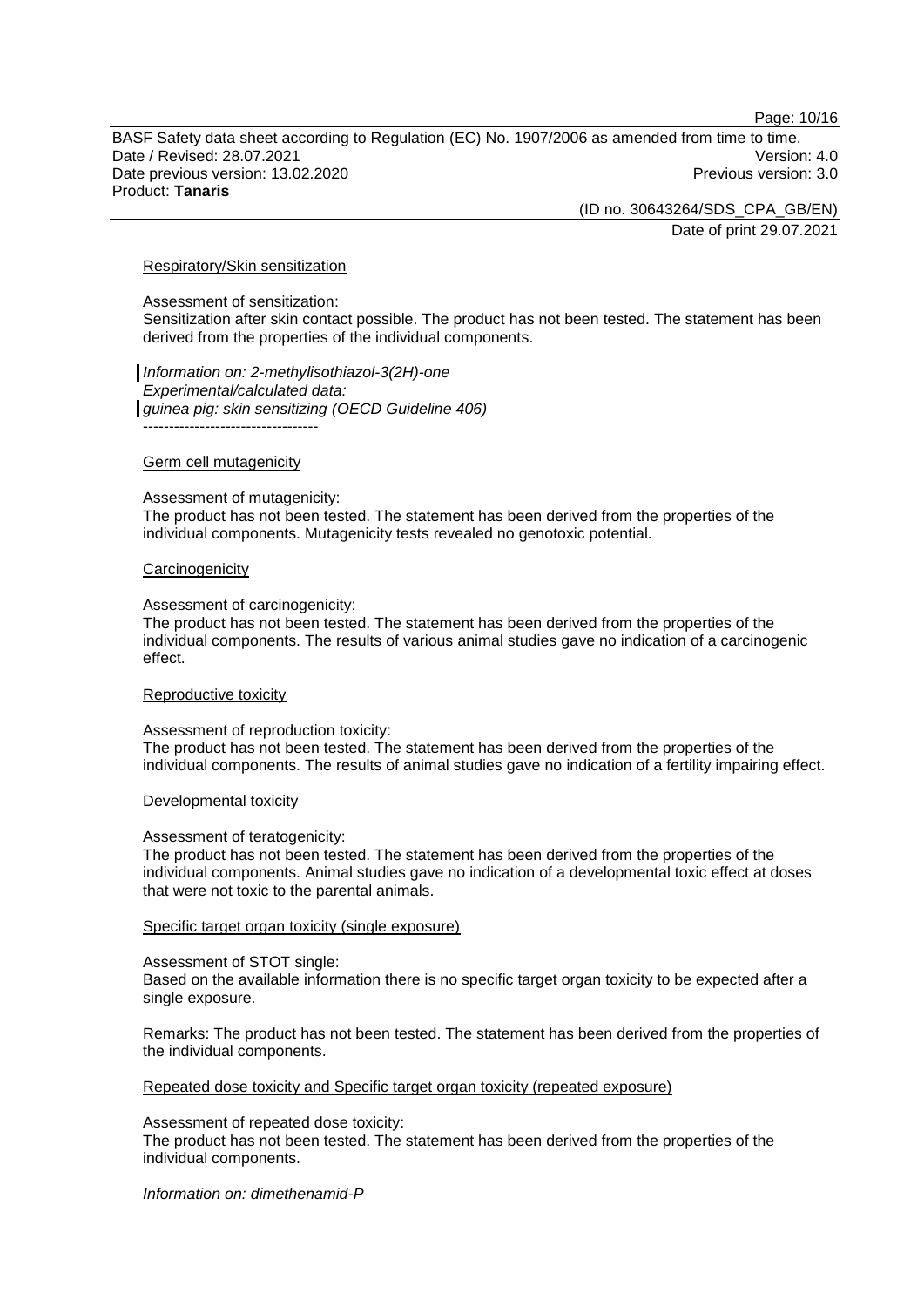Page: 11/16

BASF Safety data sheet according to Regulation (EC) No. 1907/2006 as amended from time to time. Date / Revised: 28.07.2021 Version: 4.0 Date previous version: 13.02.2020 **Previous version: 3.0** Previous version: 3.0 Product: **Tanaris**

(ID no. 30643264/SDS\_CPA\_GB/EN)

Date of print 29.07.2021

*Assessment of repeated dose toxicity: Adaptive effects were observed after repeated exposure in animal studies.* ----------------------------------

Aspiration hazard

No aspiration hazard expected.

The product has not been tested. The statement has been derived from the properties of the individual components.

#### Other relevant toxicity information

Misuse can be harmful to health.

## **SECTION 12: Ecological Information**

#### **12.1. Toxicity**

Assessment of aquatic toxicity: Very toxic to aquatic life with long lasting effects.

Toxicity to fish: LC50 (96 h) 19.8 mg/l, Oncorhynchus mykiss (static)

Aquatic invertebrates: LC50 (48 h) 58.7 mg/l, Daphnia magna

Aquatic plants: EC50 (72 h) 0.166 mg/l (growth rate), Pseudokirchneriella subcapitata

EC50 (7 d) 0.573 mg/l (growth rate), Lemna gibba (static)

EC10 (7 d) 0.0073 mg/l (growth rate), Lemna gibba

#### **12.2. Persistence and degradability**

Assessment biodegradation and elimination (H2O): The product has not been tested. The statement has been derived from the properties of the individual components.

*Information on: dimethenamid-P Assessment biodegradation and elimination (H2O): Not readily biodegradable (by OECD criteria).*

*Information on: quinmerac (ISO); 7-chloro-3-methylquinoline-8-carboxylic acid Assessment biodegradation and elimination (H2O): Not readily biodegradable (by OECD criteria).* ----------------------------------

#### **12.3. Bioaccumulative potential**

Assessment bioaccumulation potential: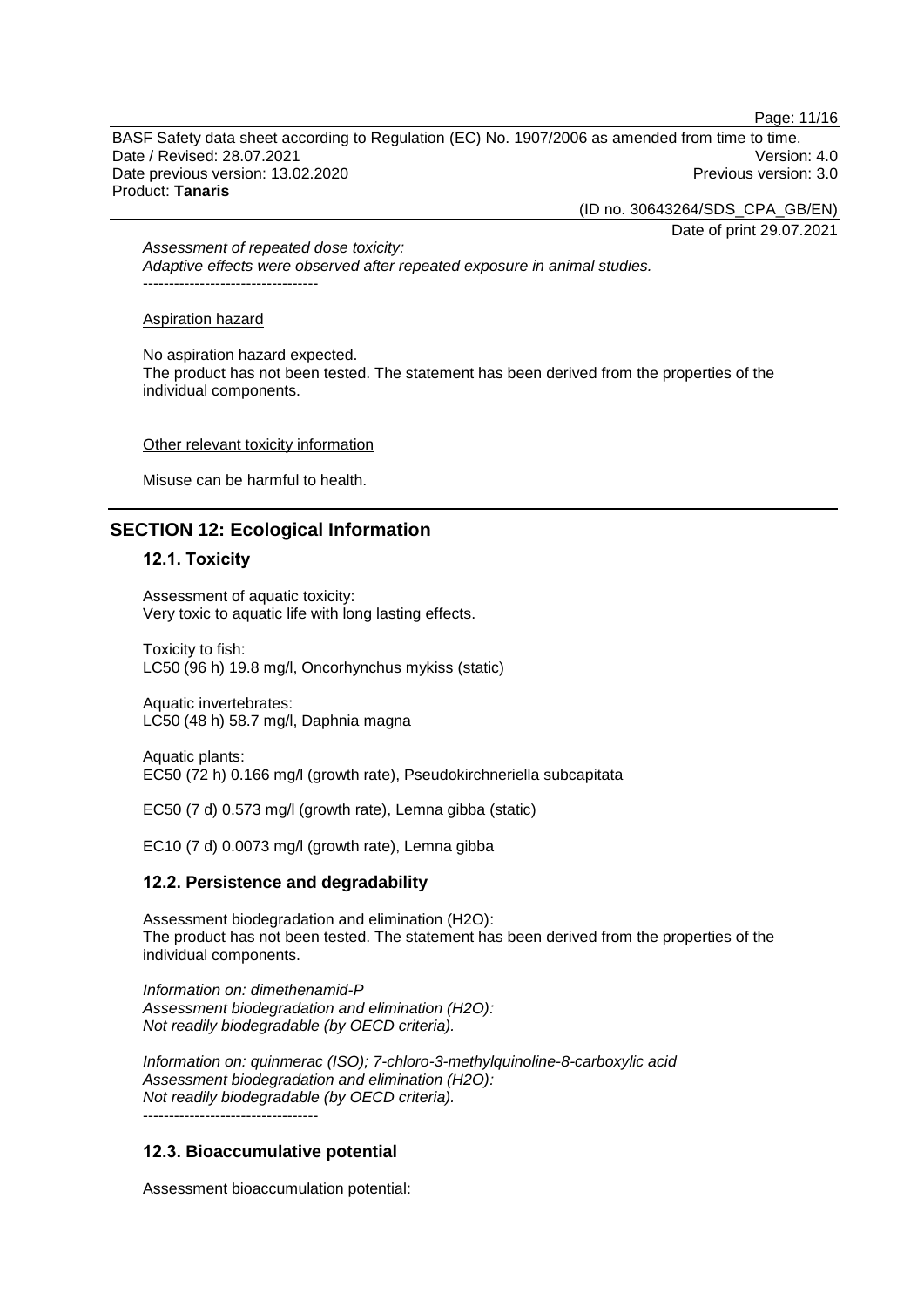Page: 12/16

BASF Safety data sheet according to Regulation (EC) No. 1907/2006 as amended from time to time. Date / Revised: 28.07.2021 Version: 4.0 Date previous version: 13.02.2020 **Previous version: 3.0** Previous version: 3.0 Product: **Tanaris**

(ID no. 30643264/SDS\_CPA\_GB/EN)

Date of print 29.07.2021

The product has not been tested. The statement has been derived from the properties of the individual components.

*Information on: dimethenamid-P Assessment bioaccumulation potential: Because of the n-octanol/water distribution coefficient (log Pow) accumulation in organisms is not to be expected.*

*Information on: quinmerac (ISO); 7-chloro-3-methylquinoline-8-carboxylic acid Assessment bioaccumulation potential: Because of the n-octanol/water distribution coefficient (log Pow) accumulation in organisms is not to be expected.* ----------------------------------

### **12.4. Mobility in soil**

Assessment transport between environmental compartments: Adsorption in soil: The product has not been tested. The statement has been derived from the properties of the individual components.

*Information on: dimethenamid-P*

*Assessment transport between environmental compartments: Adsorption in soil: Following exposure to soil, the product trickles away and can - dependant on degradation - be transported to deeper soil areas with larger water loads.*

*Information on: quinmerac (ISO); 7-chloro-3-methylquinoline-8-carboxylic acid Assessment transport between environmental compartments: Adsorption in soil: Following exposure to soil, the product trickles away and can - dependant on degradation - be transported to deeper soil areas with larger water loads.* ----------------------------------

#### **12.5. Results of PBT and vPvB assessment**

The product does not contain a substance fulfilling the PBT (persistent/bioaccumulative/toxic) criteria or the vPvB (very persistent/very bioaccumulative) criteria.

#### **12.6. Other adverse effects**

The product does not contain substances that are listed in Regulation (EC) 1005/2009 on substances that deplete the ozone layer.

#### **12.7. Additional information**

Other ecotoxicological advice: Do not discharge product into the environment without control.

## **SECTION 13: Disposal Considerations**

#### **13.1. Waste treatment methods**

Must be disposed of or incinerated in accordance with local regulations.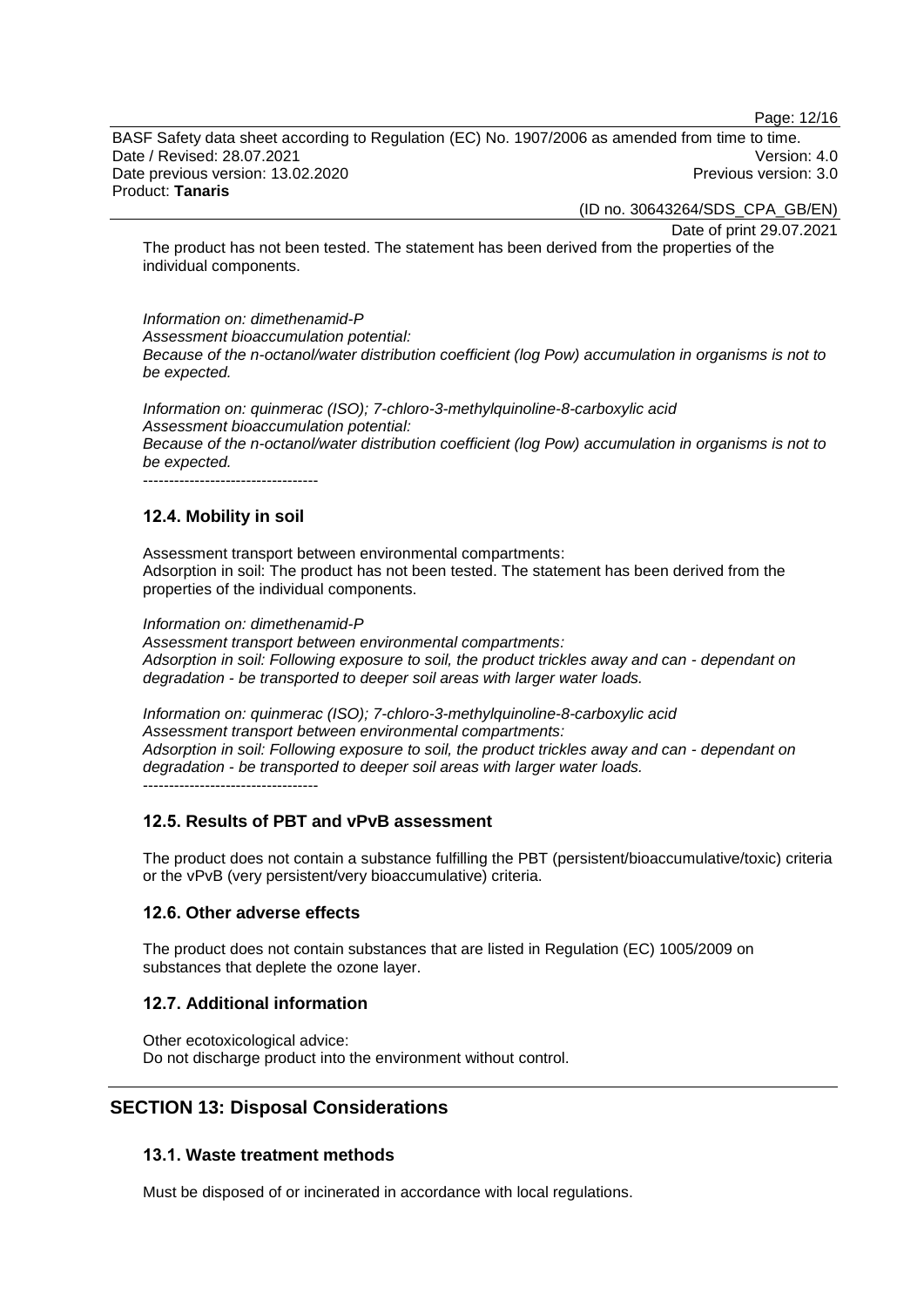Page: 13/16

BASF Safety data sheet according to Regulation (EC) No. 1907/2006 as amended from time to time. Date / Revised: 28.07.2021 Version: 4.0<br>Date previous version: 13.02.2020 Version: 3.0 Date previous version: 13.02.2020 Product: **Tanaris**

(ID no. 30643264/SDS\_CPA\_GB/EN)

Date of print 29.07.2021

The UK Environmental Protection (Duty of Care) Regulations (EP) and amendments should be noted (United Kingdom).

This product and any uncleaned containers must be disposed of as hazardous waste in accordance with the 2005 Hazardous Waste Regulations and amendments (United Kingdom)

#### Contaminated packaging:

Contaminated packaging should be emptied as far as possible and disposed of in the same manner as the substance/product.

## **SECTION 14: Transport Information**

#### **Land transport**

#### ADR

| UN number<br>UN proper shipping name:<br>Transport hazard class(es):<br>Packing group:<br>Environmental hazards:<br>Special precautions for<br>user: | <b>UN3082</b><br>ENVIRONMENTALLY HAZARDOUS SUBSTANCE, LIQUID,<br>N.O.S. (contains DIMETHENAMID-P, QUINMERAC)<br>9, EHSM<br>Ш<br>yes<br>None known |  |
|------------------------------------------------------------------------------------------------------------------------------------------------------|---------------------------------------------------------------------------------------------------------------------------------------------------|--|
| <b>RID</b>                                                                                                                                           |                                                                                                                                                   |  |
| UN number<br>UN proper shipping name:                                                                                                                | <b>UN3082</b><br>ENVIRONMENTALLY HAZARDOUS SUBSTANCE, LIQUID,<br>N.O.S. (contains DIMETHENAMID-P, QUINMERAC)                                      |  |
| Transport hazard class(es):<br>Packing group:<br>Environmental hazards:<br>Special precautions for<br>user:                                          | 9, EHSM<br>Ш<br>ves<br>None known                                                                                                                 |  |
| <b>Inland waterway transport</b><br><b>ADN</b>                                                                                                       |                                                                                                                                                   |  |
| UN number<br>UN proper shipping name:                                                                                                                | <b>UN3082</b><br>ENVIRONMENTALLY HAZARDOUS SUBSTANCE, LIQUID,                                                                                     |  |
| Transport hazard class(es):<br>Packing group:<br>Environmental hazards:<br>Special precautions for<br>user:                                          | N.O.S. (contains DIMETHENAMID-P, QUINMERAC)<br>9, EHSM<br>Ш<br>ves<br>None known                                                                  |  |

Transport in inland waterway vessel Not evaluated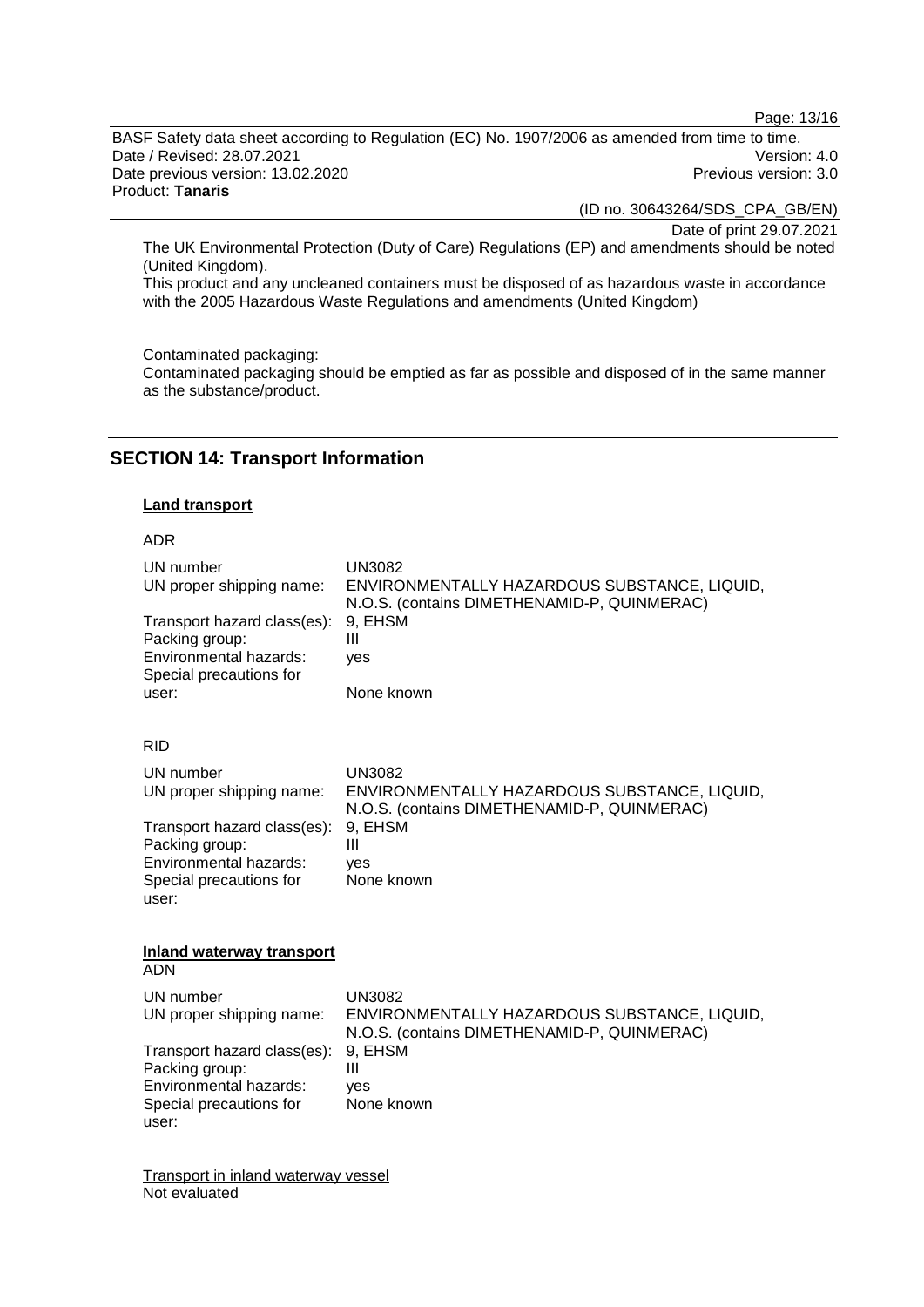Page: 14/16

BASF Safety data sheet according to Regulation (EC) No. 1907/2006 as amended from time to time. Date / Revised: 28.07.2021 Version: 4.0<br>Date previous version: 13.02.2020 Version: 3.0 Date previous version: 13.02.2020 Product: **Tanaris**

(ID no. 30643264/SDS\_CPA\_GB/EN)

Date of print 29.07.2021

#### **Sea transport**

| ENVIRONMENTALLY HAZARDOUS SUBSTANCE, LIQUID, |
|----------------------------------------------|
|                                              |
|                                              |
|                                              |
|                                              |
|                                              |
|                                              |
|                                              |

#### **Air transport**

#### IATA/ICAO

| UN number:<br>UN proper shipping name: | <b>UN 3082</b><br>ENVIRONMENTALLY HAZARDOUS SUBSTANCE, LIQUID,<br>N.O.S. (contains DIMETHENAMID-P, QUINMERAC) |
|----------------------------------------|---------------------------------------------------------------------------------------------------------------|
| Transport hazard class(es): 9, EHSM    |                                                                                                               |
| Packing group:                         | Ш                                                                                                             |
| Environmental hazards:                 | ves                                                                                                           |
| Special precautions for                | None known                                                                                                    |
| user:                                  |                                                                                                               |

#### **14.1. UN number**

See corresponding entries for "UN number" for the respective regulations in the tables above.

#### **14.2. UN proper shipping name**

See corresponding entries for "UN proper shipping name" for the respective regulations in the tables above.

#### **14.3. Transport hazard class(es)**

See corresponding entries for "Transport hazard class(es)" for the respective regulations in the tables above.

#### **14.4. Packing group**

See corresponding entries for "Packing group" for the respective regulations in the tables above.

#### **14.5. Environmental hazards**

See corresponding entries for "Environmental hazards" for the respective regulations in the tables above.

#### **14.6. Special precautions for user**

See corresponding entries for "Special precautions for user" for the respective regulations in the tables above.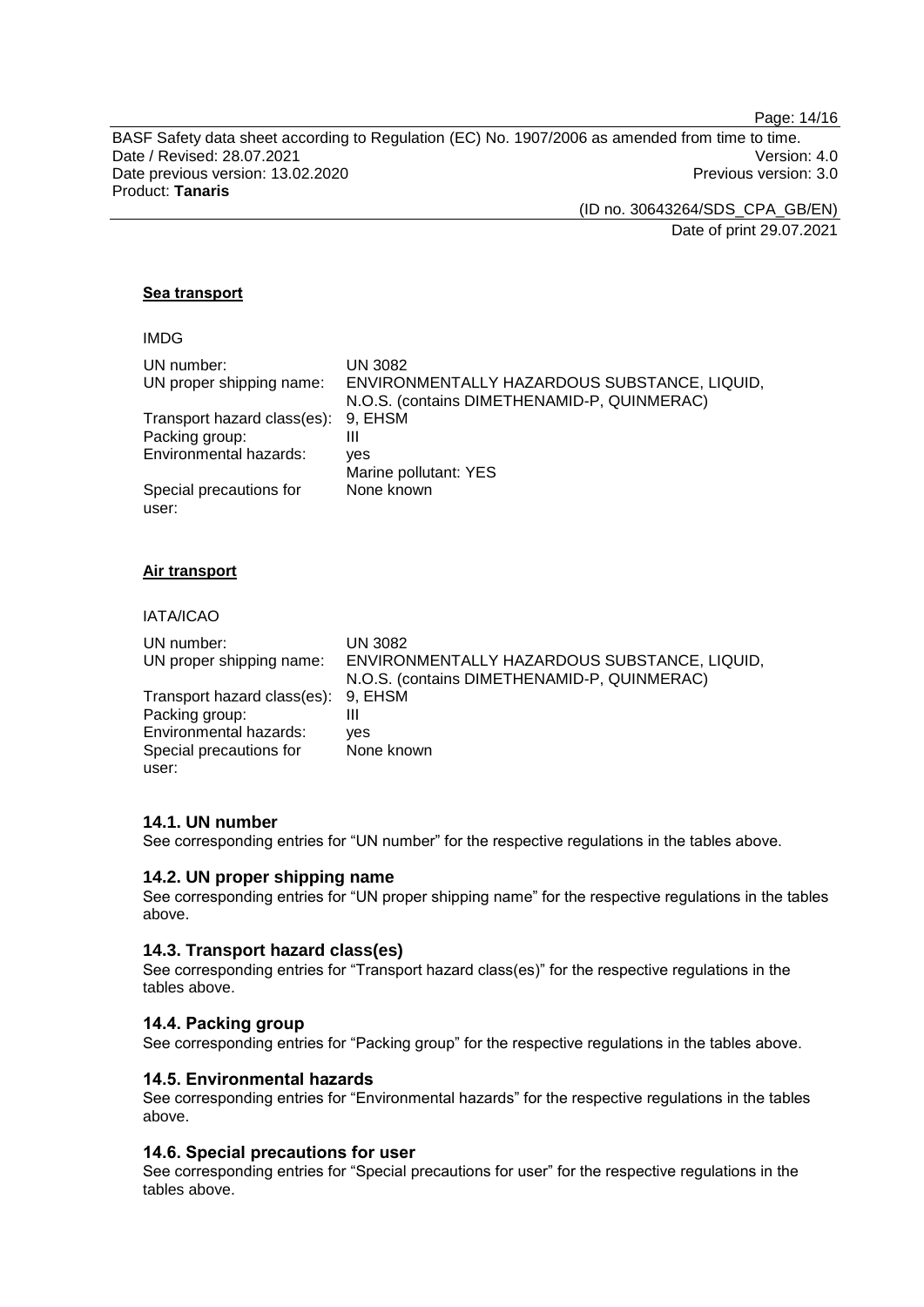Page: 15/16

BASF Safety data sheet according to Regulation (EC) No. 1907/2006 as amended from time to time. Date / Revised: 28.07.2021 Version: 4.0 Date previous version: 13.02.2020 **Previous version: 3.0** Previous version: 3.0 Product: **Tanaris**

(ID no. 30643264/SDS\_CPA\_GB/EN)

Date of print 29.07.2021

#### **14.7. Transport in bulk according to Annex II of MARPOL and the IBC Code**

| Regulation:         | Not evaluated |
|---------------------|---------------|
| Shipment approved:  | Not evaluated |
| Pollution name:     | Not evaluated |
| Pollution category: | Not evaluated |
| Ship Type:          | Not evaluated |
|                     |               |

#### **Further information**

Product may be shipped as non-hazardous in suitable packages containing a net quantity of 5 L or less under the provisions of various regulatory agencies: ADR, RID, ADN: Special Provision 375; IMDG: 2.10.2.7; IATA: A197; TDG: Special Provision 99(2); 49CFR: §171.4 (c) (2) and also the Special Provision 375 in Appendix B which is regulated in China "Regulations Concerning Road Transportation of Dangerous Goods Part 3 Part 3: Index of dangerous goods name and transportation requirements" (JT/T 617.3)

This product is subject to the most recent edition of "The Carriage of Dangerous Goods and Use of Transportable Pressure Equipment Regulations" and their amendments (United Kingdom).

## **SECTION 15: Regulatory Information**

#### **15.1. Safety, health and environmental regulations/legislation specific for the substance or mixture**

Prohibitions, Restrictions and Authorizations

Annex XVII of Regulation (EC) No 1907/2006: Number on List: 3

Restrictions of Regulation (EC) No 1907/2006, Annex XVII, do not apply for the intended use(s) of the product given in this SDS.

Directive 2012/18/EU - Control of Major Accident Hazards involving dangerous substances (EU): List entry in regulation: E1

This product is classified under the European CLP Regulation.

The data should be considered when making any assessment under the Control of Substances Hazardous to Health Regulations (COSHH), and related guidance, for example, 'COSHH Essentials' (United Kingdom).

This product may be subject to the Control of Major Accident Hazards Regulations (COMAH), and amendments if specific threshold tonnages are exceeded (United Kingdom).

#### **15.2. Chemical Safety Assessment**

Advice on product handling can be found in sections 7 and 8 of this safety data sheet.

## **SECTION 16: Other Information**

For proper and safe use of this product, please refer to the approval conditions laid down on the product label.